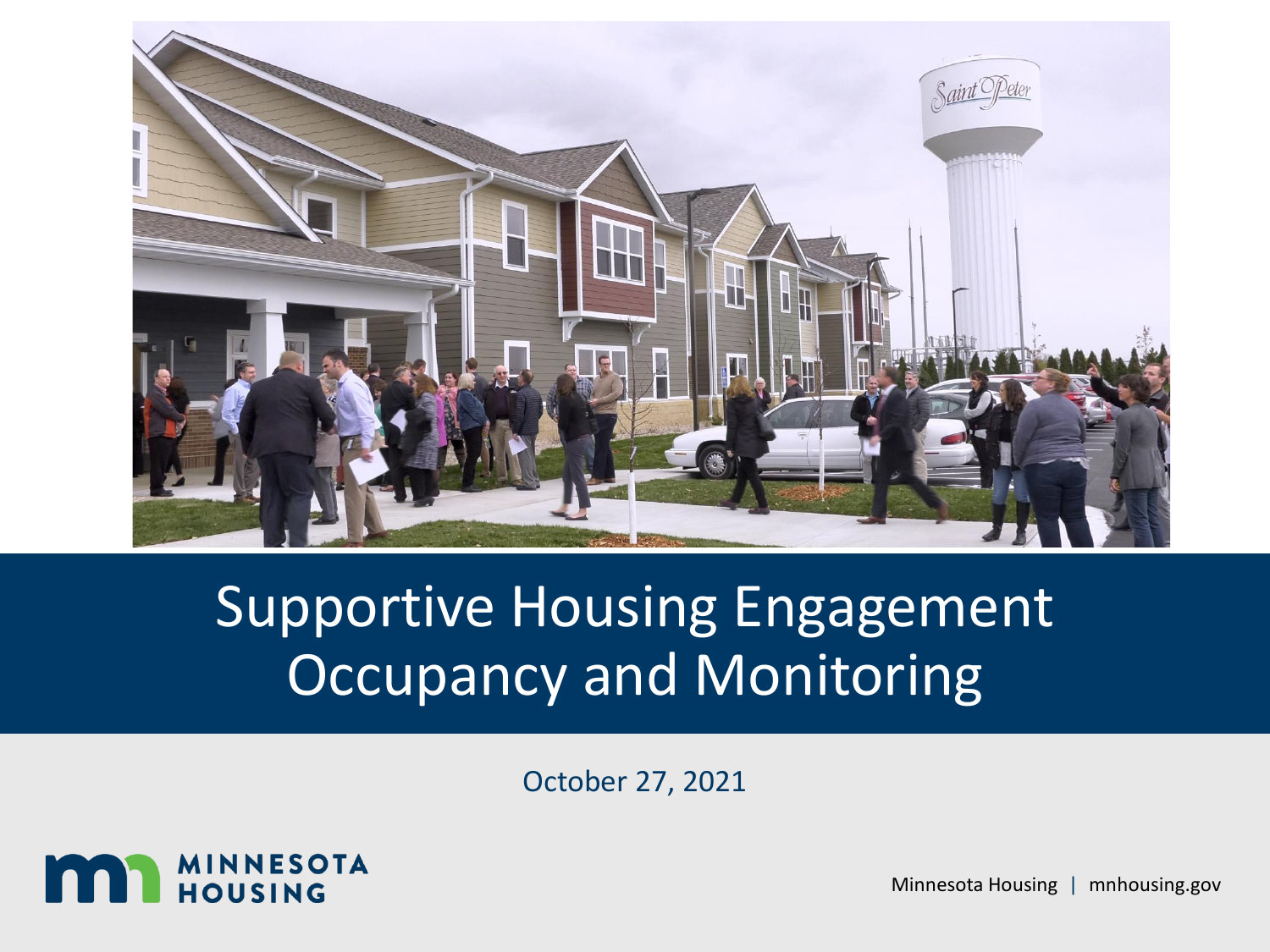

# Our Mission: The Core Purpose

Housing is the foundation for success, so we collaborate with individuals, communities and partners to create, preserve and finance housing that is affordable.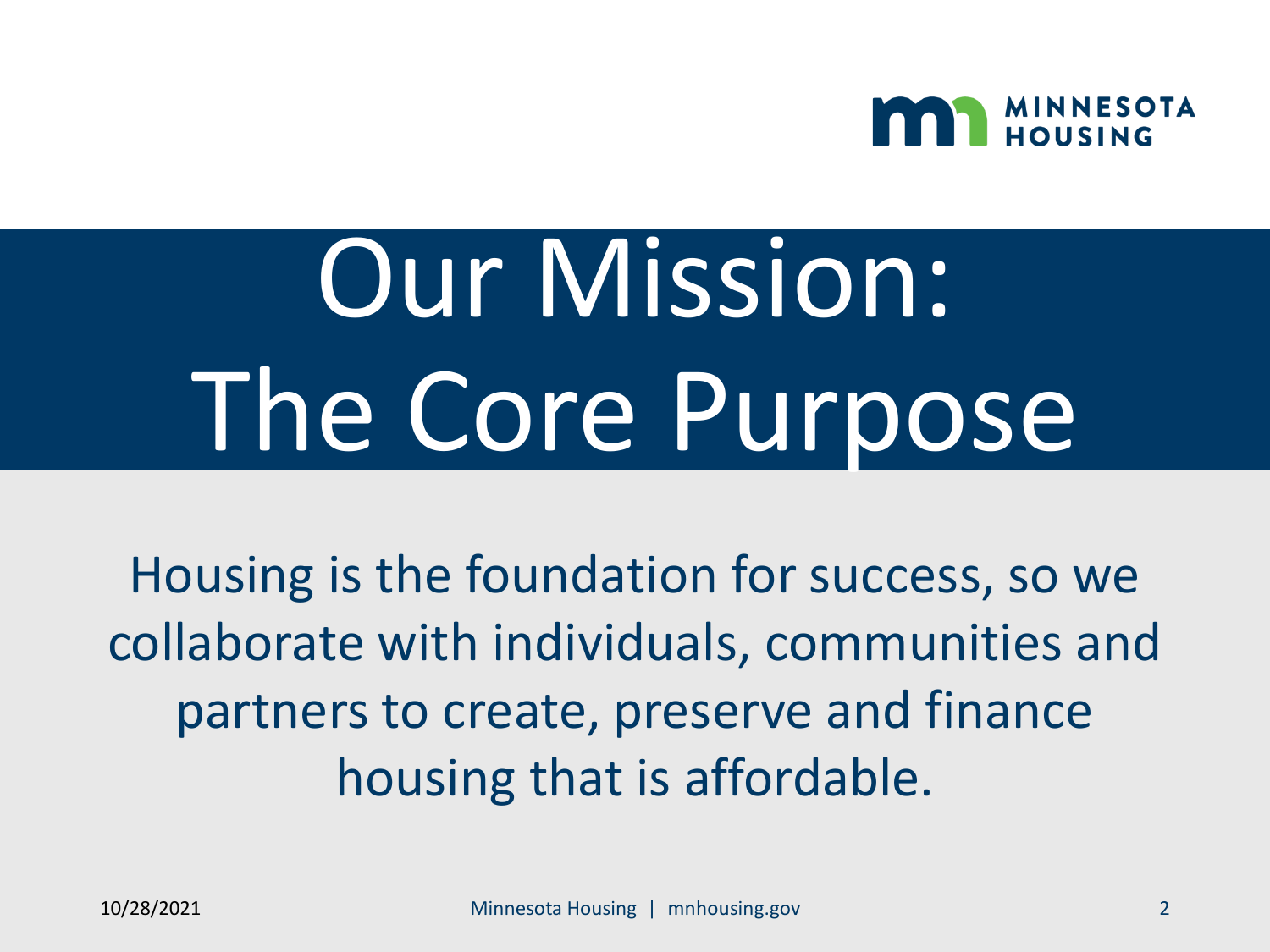# Supportive Housing Objective

#### People Who Need Supportive Housing Can Access Quality Housing And Services So They Can Thrive



San Marco Tenants - Duluth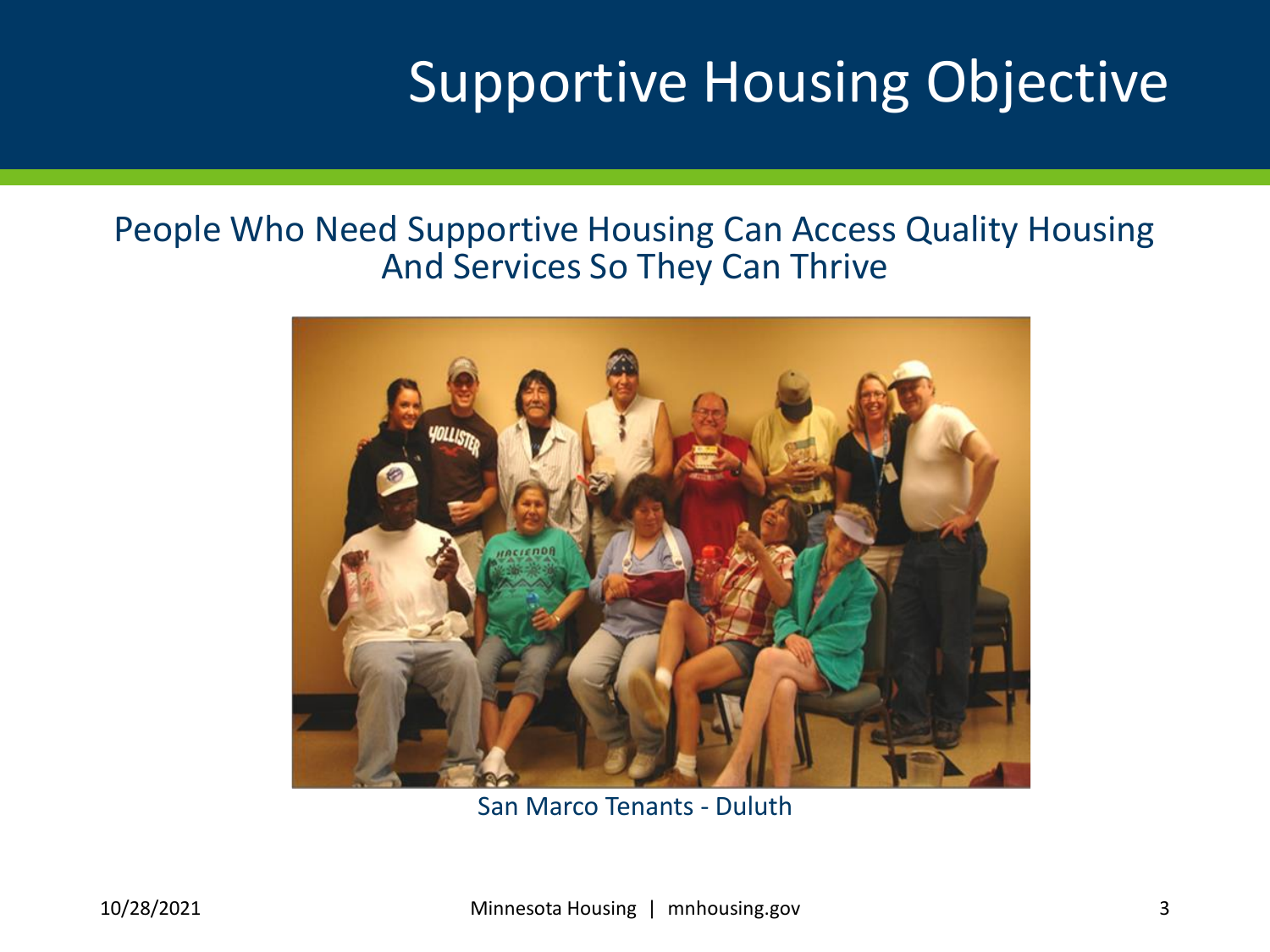# Agenda

| <b>Time</b>     | <b>Topic</b>                                         |  |
|-----------------|------------------------------------------------------|--|
|                 |                                                      |  |
| $9:00 - 9:10$   | <b>Welcome and Overview</b>                          |  |
| $9:05 - 9:20$   | Lease-up Planning, Processes and Forms               |  |
| $9:20 - 9:35$   | <b>Tenant Selection Plans and Screening Criteria</b> |  |
| $9:35-9:50$     | <b>Tenant Retention</b>                              |  |
| $9:50-10:00$    | <b>Question Break</b>                                |  |
| 10:00-10:05     | Tenant/Unit Rent or Subsidy Changes                  |  |
| $10:05 - 10:15$ | <b>Monitoring, Site Visits, Problem Solving</b>      |  |
| 10:15-10:30     | <b>Coming up Next; Questions and Discussion</b>      |  |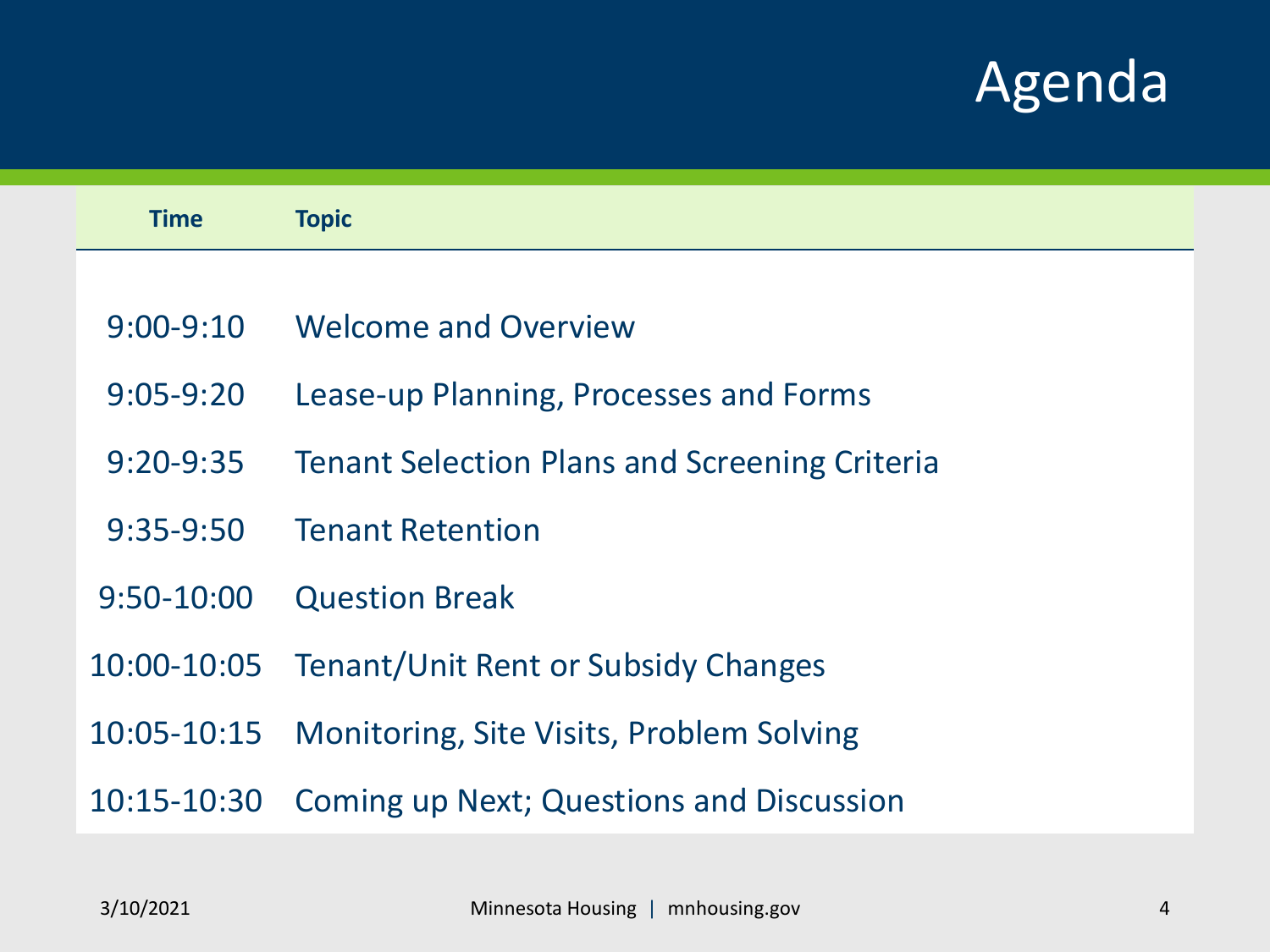# Lease Up Planning

- Preparing to lease up
	- Pre-lease up meetings with Minnesota Housing
	- Familiarize yourself with project and supportive housing unit specifics
	- Resources at your disposal: Supportive Housing Information and Resources, the development's MOU, TSP, and Marketing Plan
	- [Supportive Housing Information and Resources](https://www.mnhousing.gov/sites/multifamily/assetmanagement) -See Chapt. 10 Occupancy Guidance
	- Connect with relevant parties: Coordinated Entry, county, other referral sources as applicable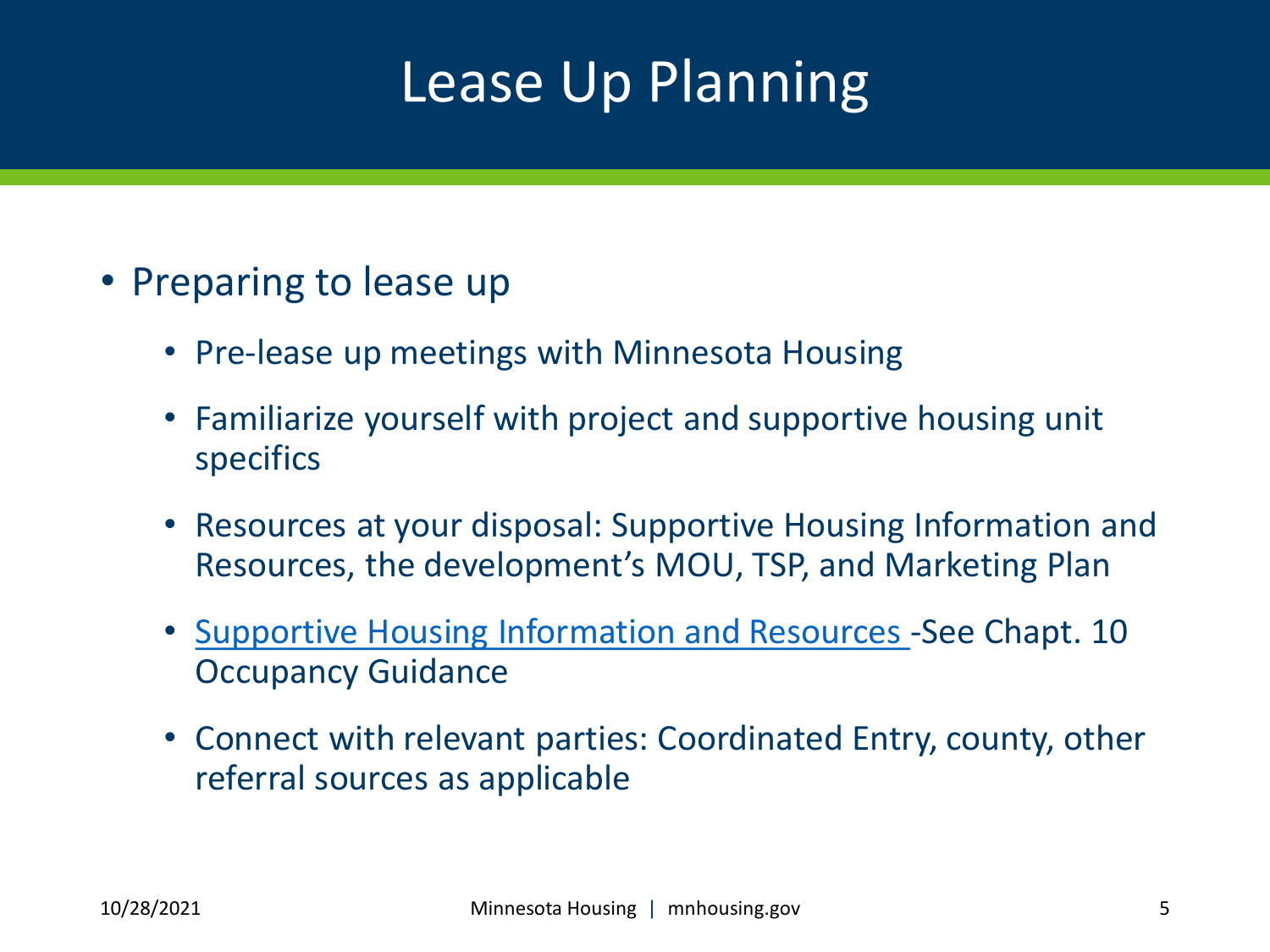# Eligibility and Documentation

- High Priority Homeless (HPH) units
	- Why not Long Term Homeless? (LTH)
	- What if the units are using LTH Housing Support?
	- [HPH verification](https://www.mnhousing.gov/sites/multifamily/postselection/supportivehousing): HMIS printout
- People With Disabilities (PWD) units
	- NEW! [Self-certification form available on website](https://www.mnhousing.gov/sites/multifamily/compliance)
- Housing Infrastructure Bonds Homeless or Behavioral Health
	- NEW! Self-[certification forms available on website for "Other Homeless"](https://www.mnhousing.gov/sites/multifamily/compliance)  and Behavioral Health
- Social Security Disability and Income Verification from MAXIS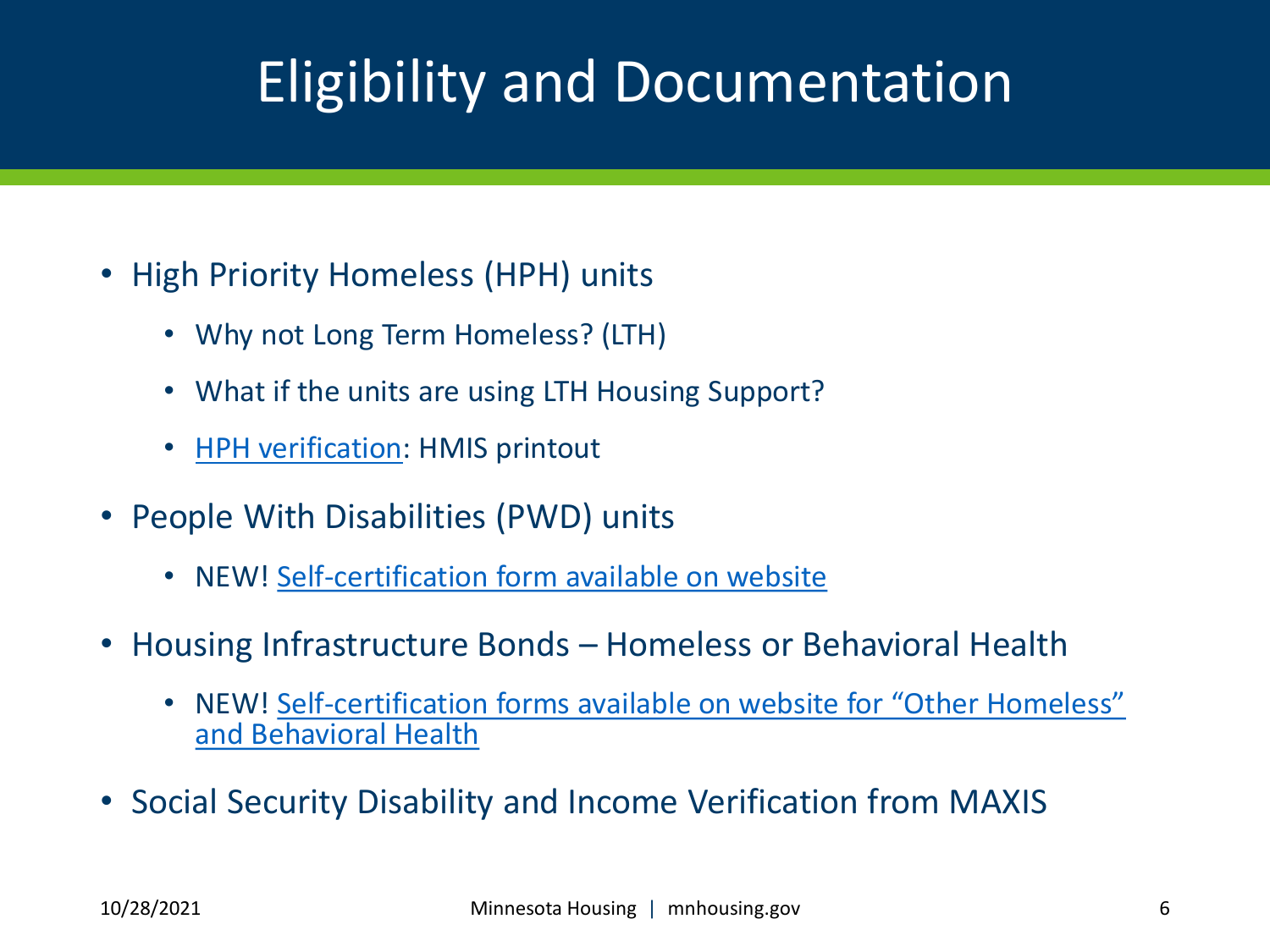# Tenant Selection Plans (TSP)

- All selected developments must have a TSP
- Housing First, low-barrier screening criteria to serve the intended population for supportive housing
- New TSP Guidelines adopted December 2020

<https://www.mnhousing.gov/sites/multifamily/tenantselectionplan>

- General Considerations apply to all existing properties
- New Screening Criteria applies to all selected housing starting in 2021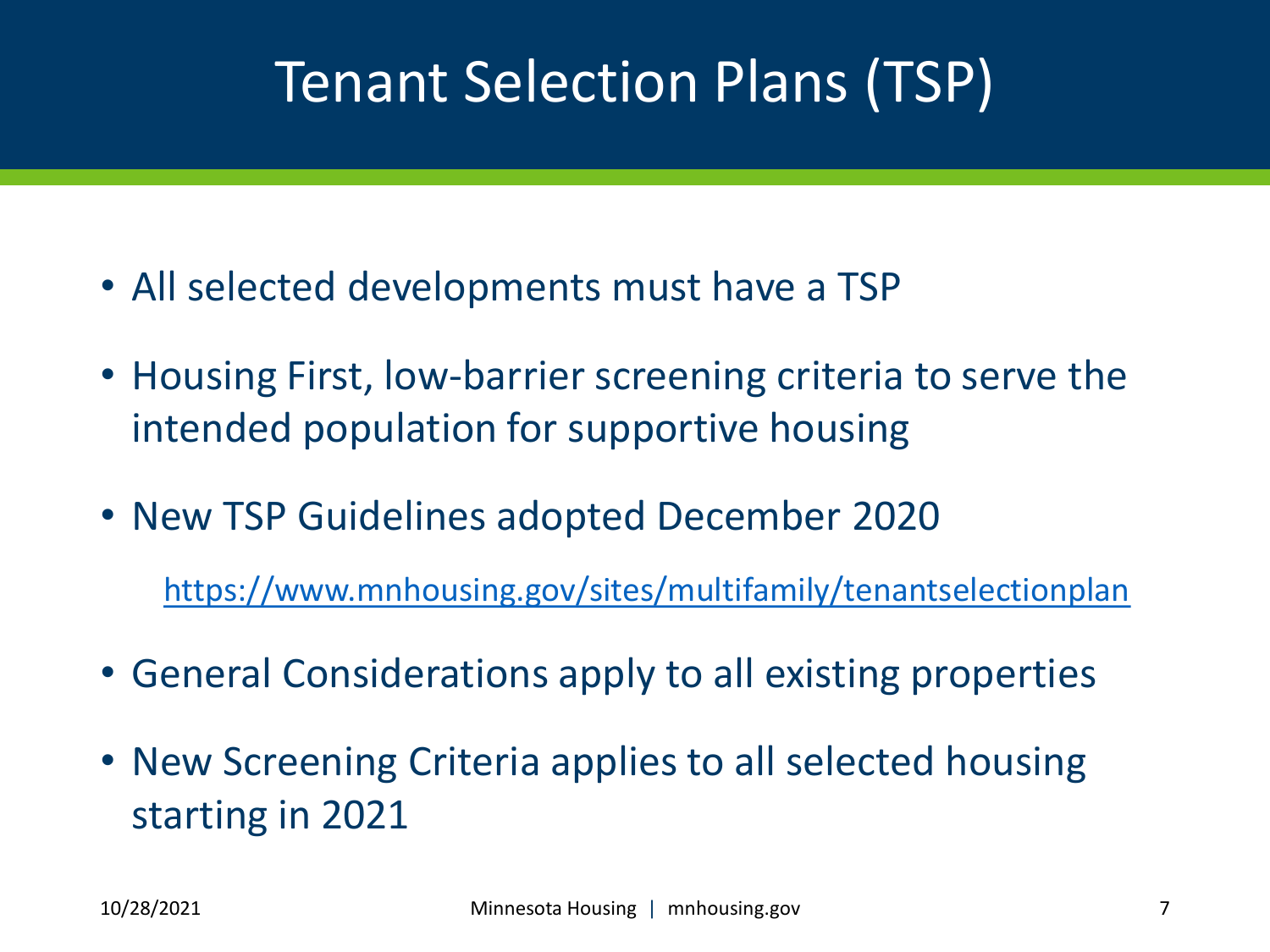# TSP General Considerations

- Written tenant selection plan:
	- Readable and accessible to applicants
	- Clear information on eligibility criteria including criteria that will be used to evaluate applications
	- Evaluation criteria must take into consideration barriers faced by the population development is funded to serve
	- Describe waiting list process
- Requirement to provide information to rejected applicant
- Must provide notice of denial
- Must offer an appeals process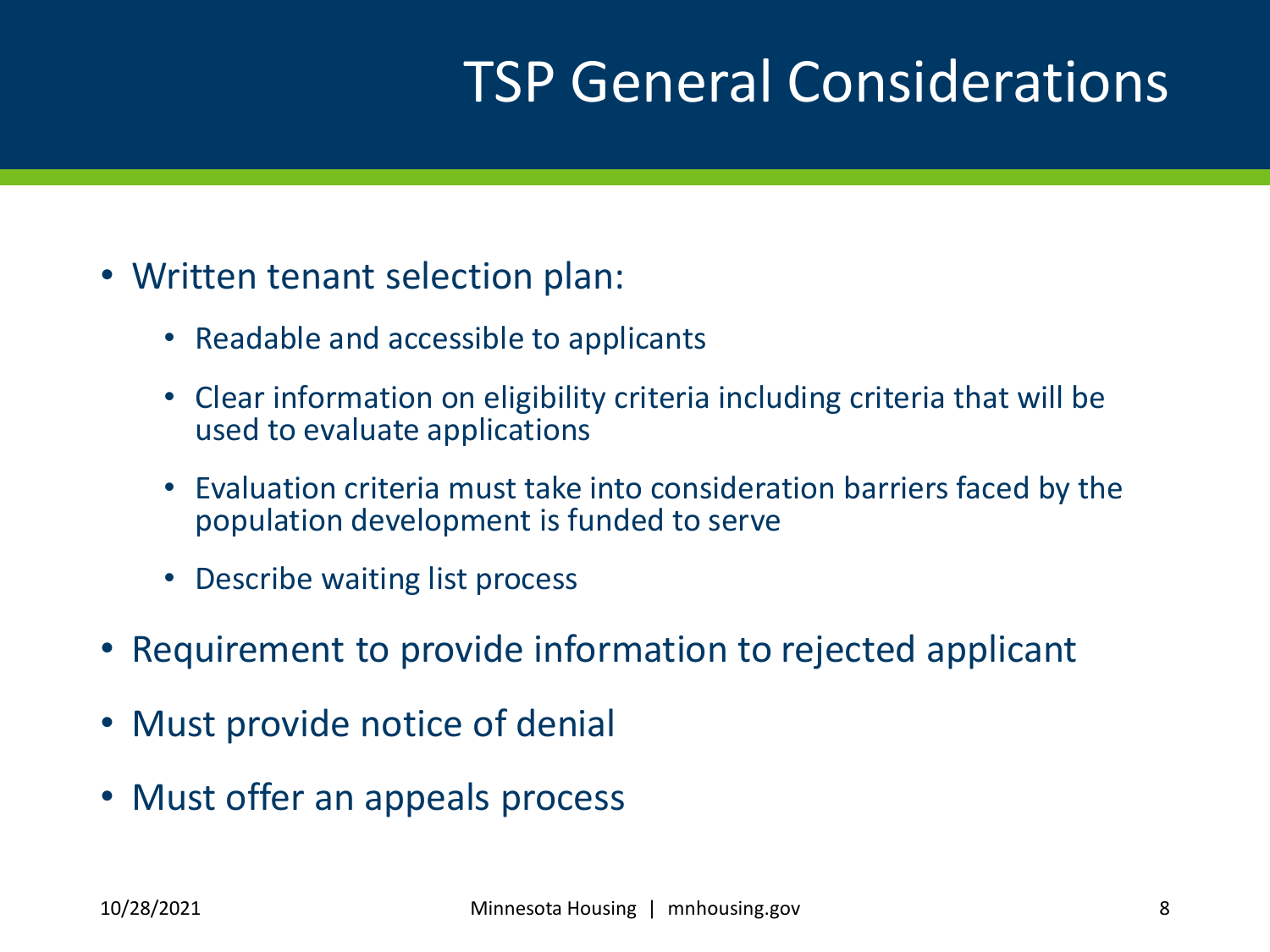# TSP General Considerations

- Domestic Violence Fair Housing and VAWA
- Must have a written reasonable accommodations policy
- Cannot discriminate against voucher holders
- Highlights points from HUD's guidance on criminal history screening
- Supportive Housing considerations
- Best Practices records retention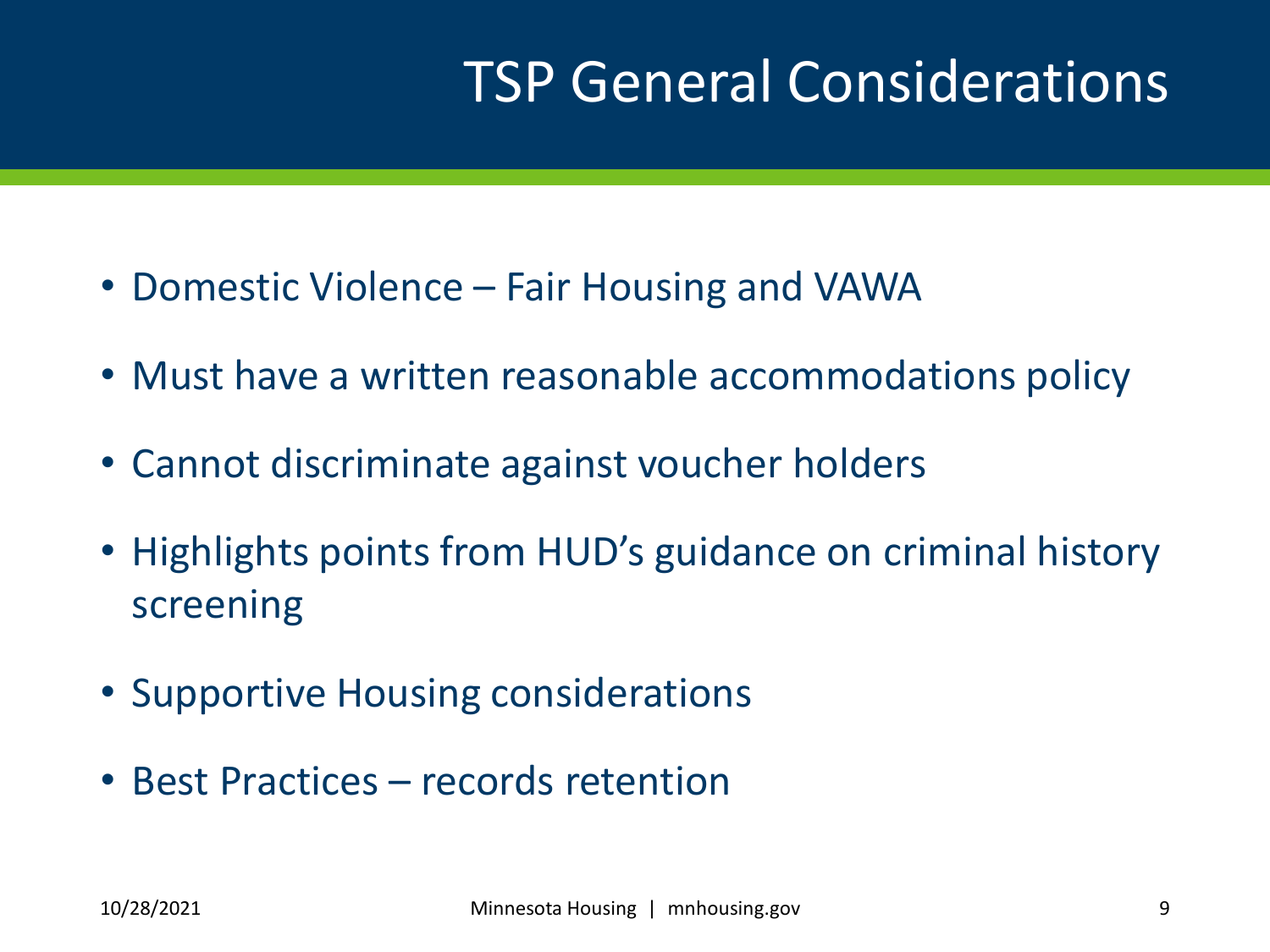#### Tenant Screening Criteria – All Housing Units

- Must allow tenants to provide "supplemental evidence"
	- Must be reviewed **before** a final determination of acceptance or denial
- Cannot reject for:
	- Credit score, by itself or Insufficient credit history
- Rental History
	- An eviction action that was dismissed or was in favor of the applicant or was 3 or more years prior to the application
	- Insufficient rental history
- Income to rent ratio cannot exceed 2 ½ times the rent

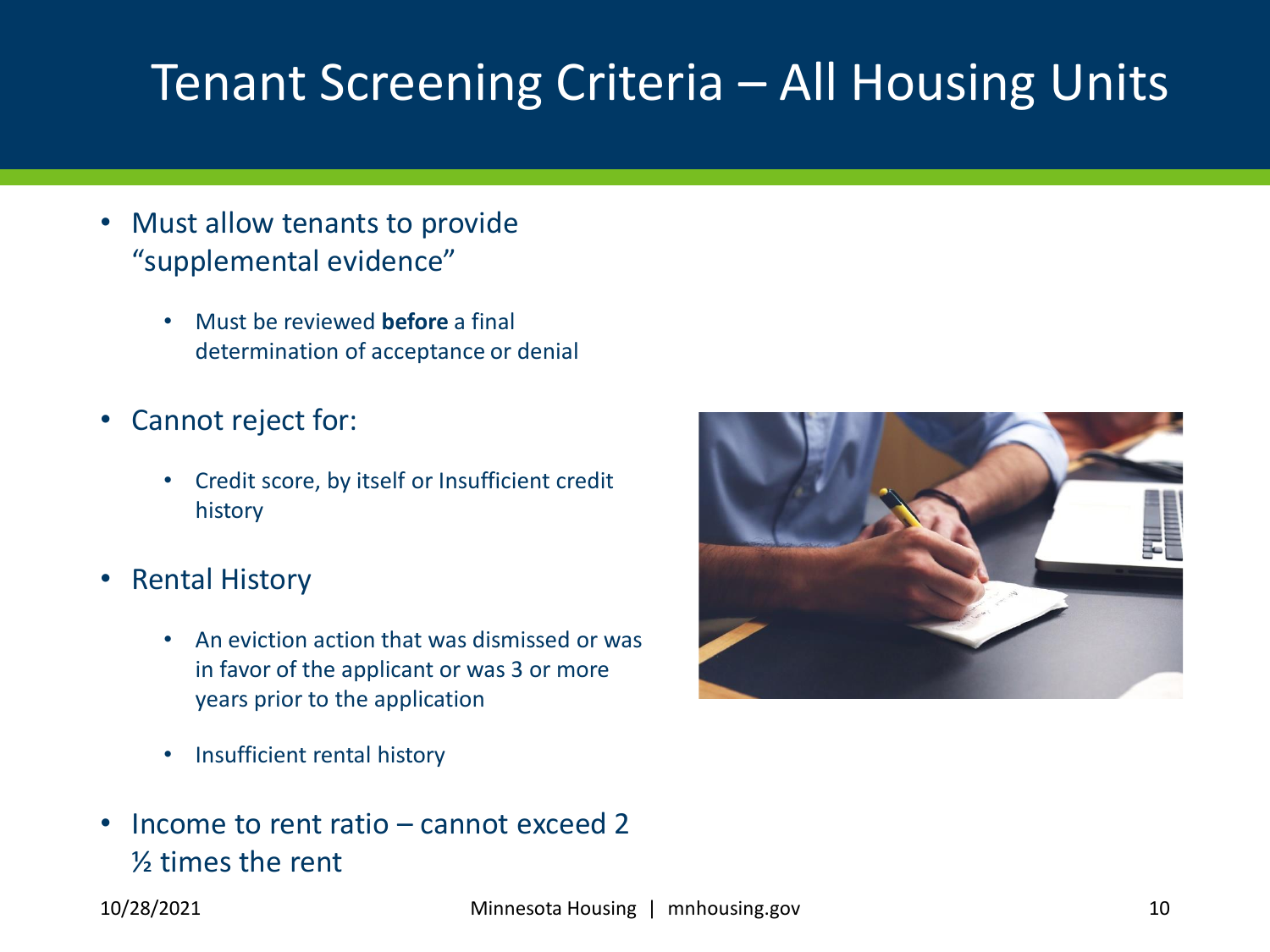#### Tenant Screening Criteria – Supportive Housing

- Cannot be screened out based on housing history
	- References from previous landlords
	- Money owed to previous landlords
	- Recent egregious criteria *may* be considered
		- Extremely disruptive behavior
		- Abusive treatment
- Cannot be screened out based on credit history
	- No income to rent ratio allowed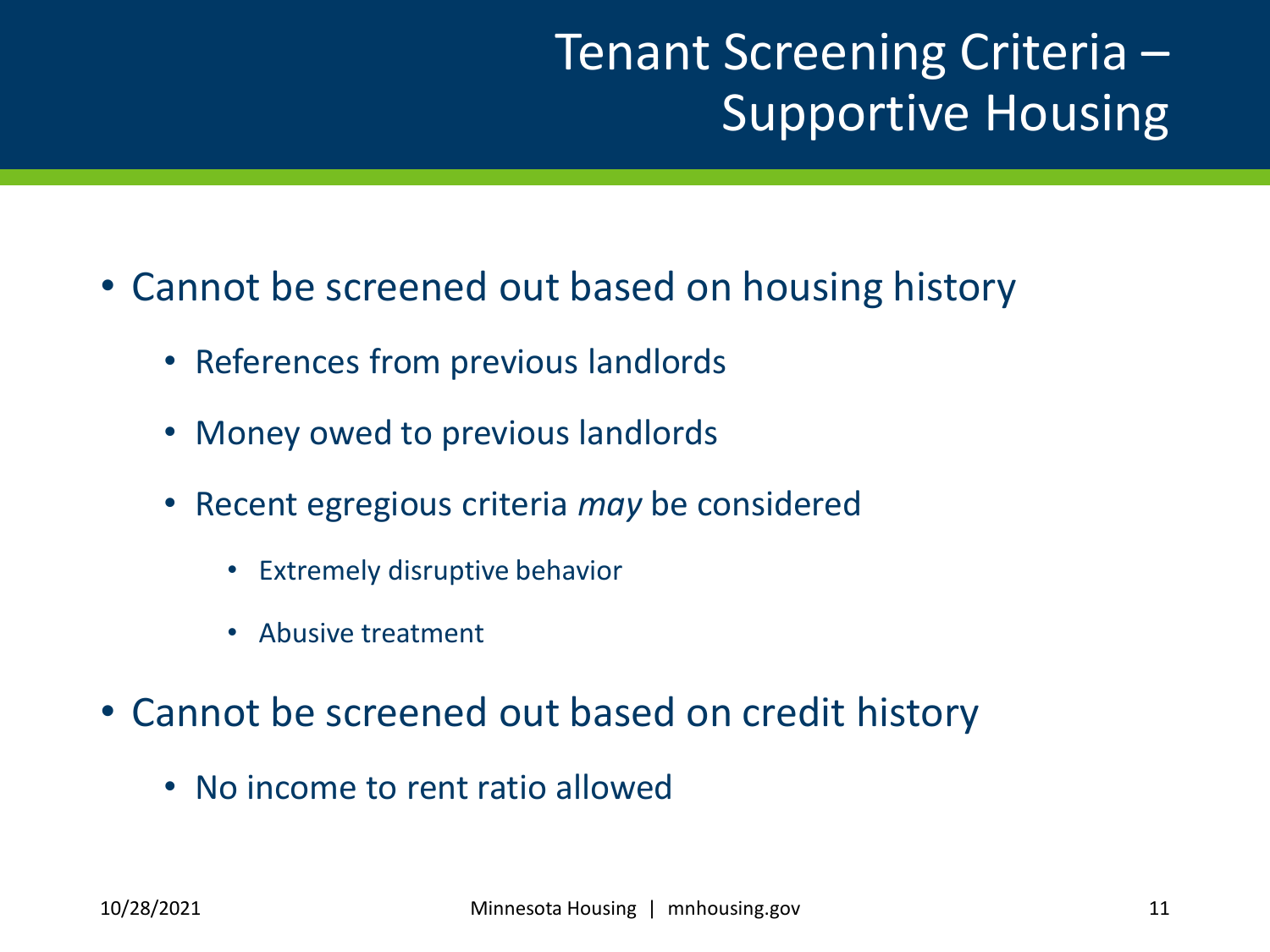#### Tenant Screening Criteria – Supportive Housing

- Criminal History no rejection for:
	- Any arrest in an inactive case that did not result in conviction;
	- Participation in or completion of a diversion or a deferral of judgment program;
	- Any conviction that has been vacated or expunged, or for which the applicant received a stay of imposition of sentencing and complied with the terms of the stay;
	- Any conviction for a crime that is no longer illegal in the state of Minnesota;
	- Any conviction or any other determination or adjudication in the juvenile justice system;
	- Any convictions for petty misdemeanors, prostitution, alcohol related crimes, or low-level property crimes (theft);
	- Any conviction for misdemeanor offenses older than two (2) years;
	- Any criminal conviction for felony offenses older than seven (7) years.

10/28/2021 Minnesota Housing | mnhousing.gov 12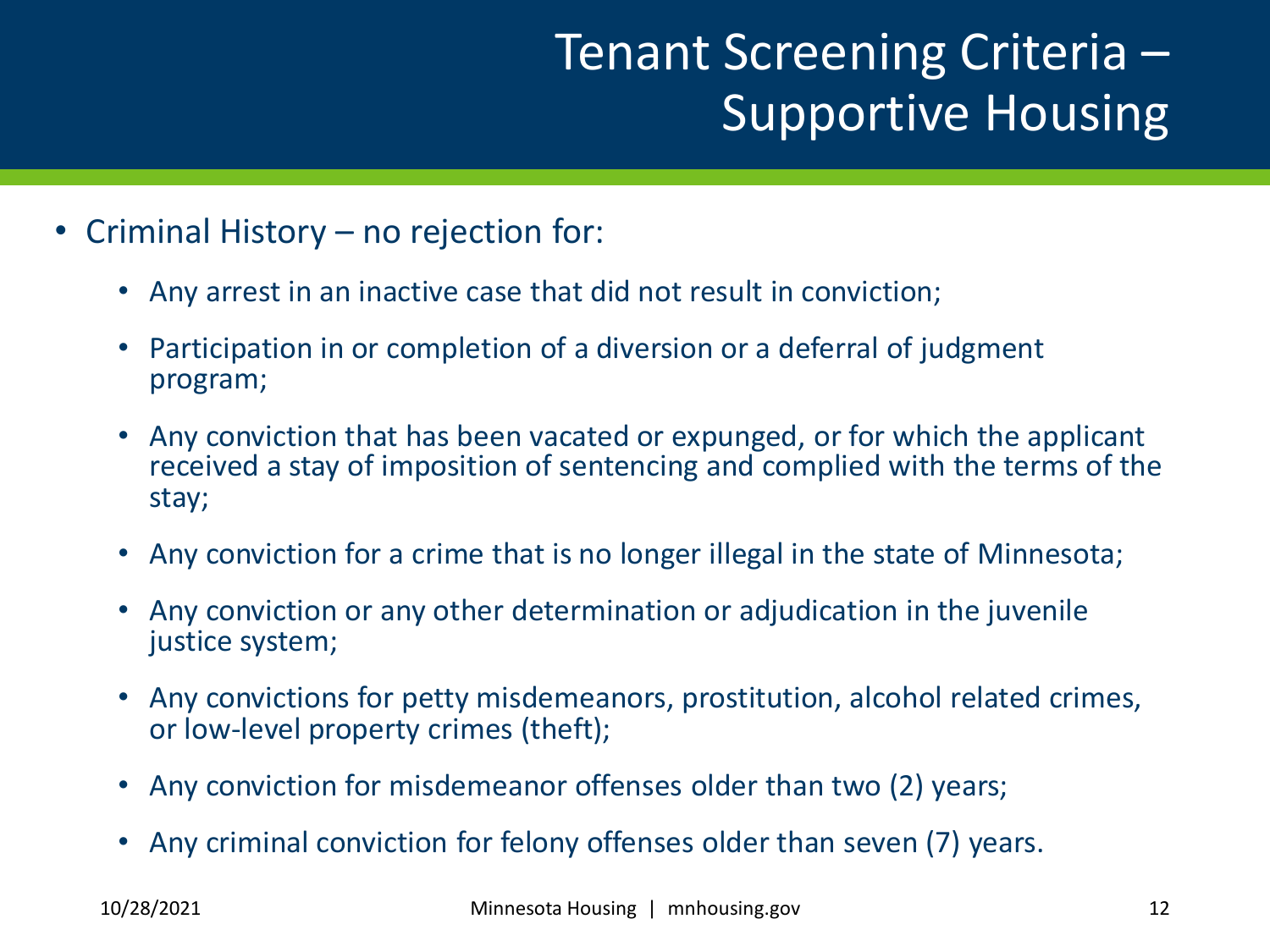# TSP Review Checklist

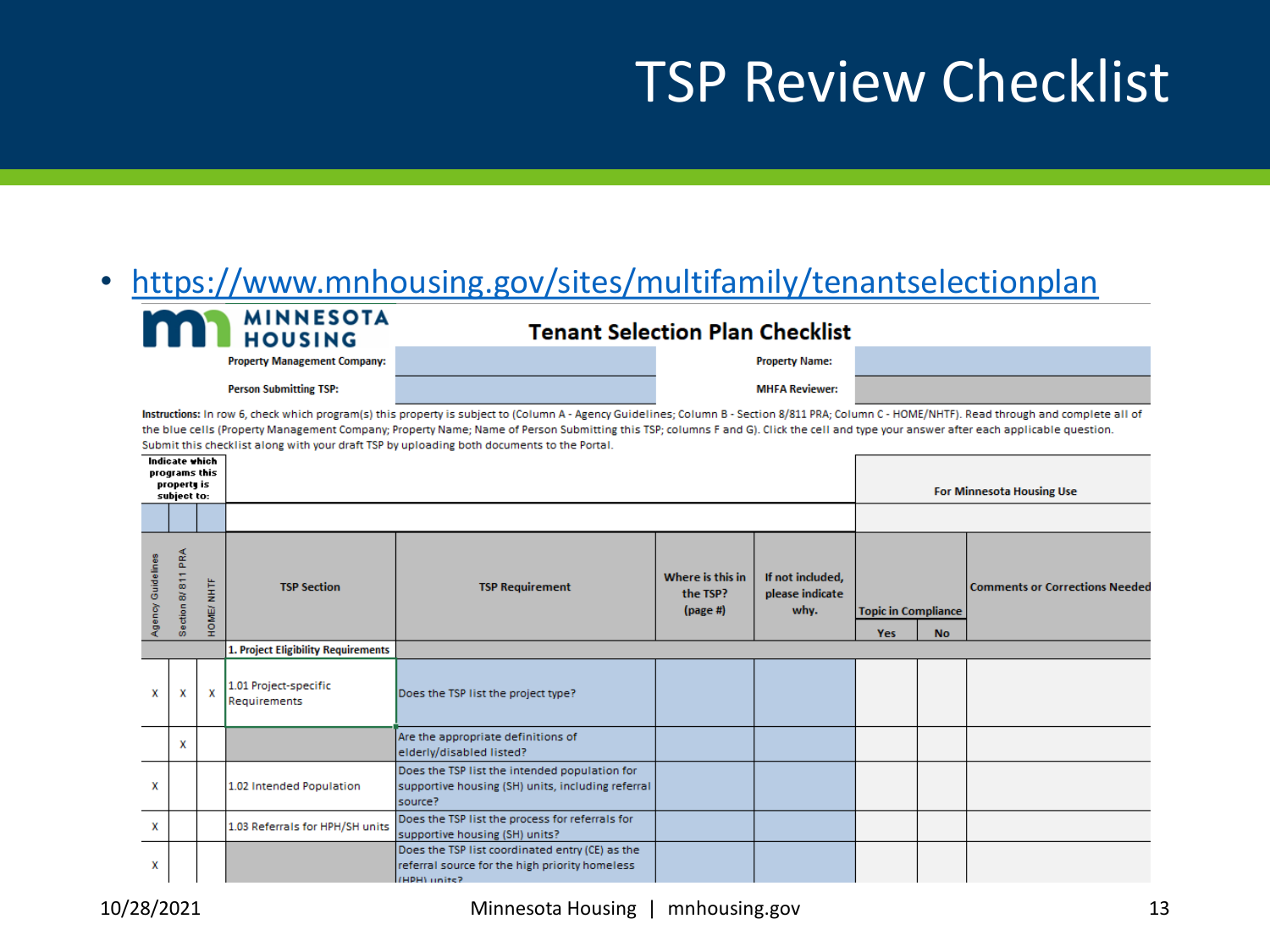# Tenant Retention and Eviction Mitigation

- Management Plan, Service Plan and MOU Expectations
- Inspections/Questionnaires
	- Service Provider Questionnaire for Developments with LTH/HPH units <https://www.mnhousing.gov/sites/multifamily/assetmanagement>
	- Property Manager Questionnaire for Developments with LTH/HPH units <https://www.mnhousing.gov/sites/multifamily/assetmanagement>
- **Resources** 
	- Supportive Housing Information and Resources Publication <https://www.mnhousing.gov/sites/multifamily/serviceproviders>
	- Documents specific to your property i.e. MOU, Service Plan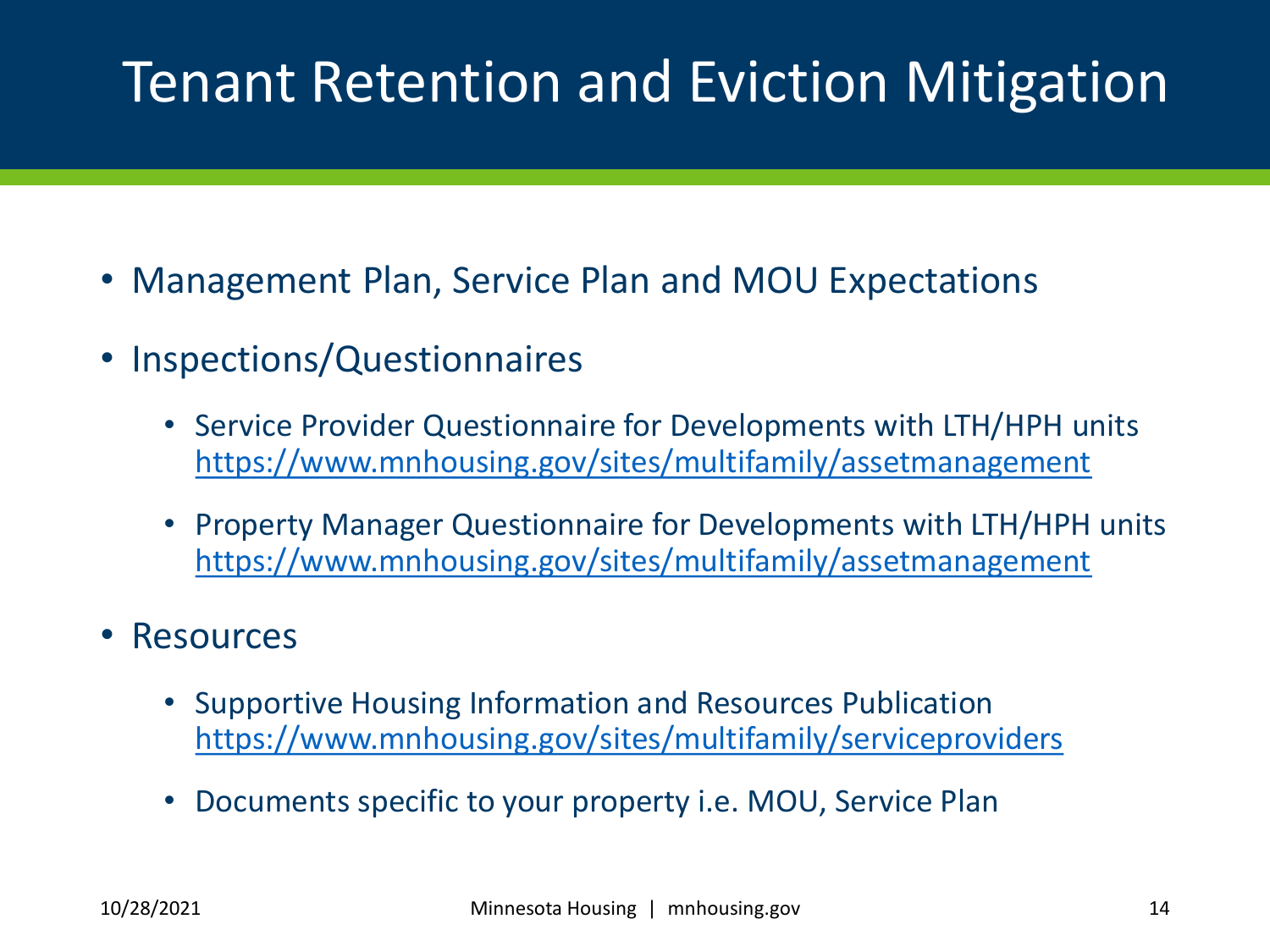# Questions?

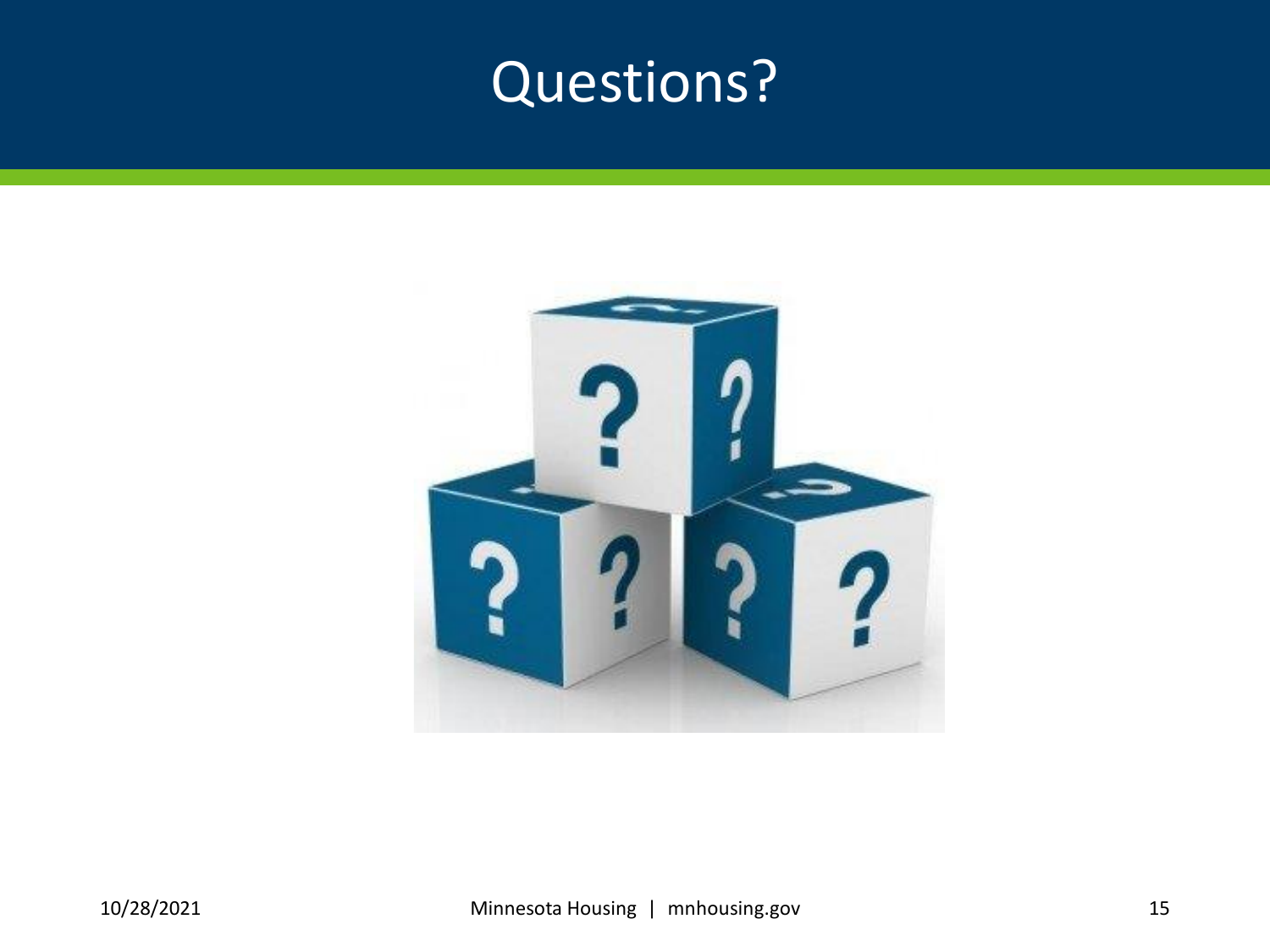# Supportive Housing Rent Levels

Supportive housing rent levels <https://www.mnhousing.gov/sites/multifamily/limits>

[Supportive Housing Standards](https://www.mnhousing.gov/sites/Satellite?blobcol=urldata&blobheadername1=Content-Type&blobheadername2=Content-Disposition&blobheadername3=MDT-Type&blobheadervalue1=application%2Fpdf&blobheadervalue2=attachment%3B+filename%3DMHFA_255175.pdf&blobheadervalue3=abinary%3B+charset%3DUTF-8&blobkey=id&blobtable=MungoBlobs&blobwhere=1533152668821&ssbinary=true)

- When tenant rent/subsidy changes occur and adjusting rents
- Supportive Housing Information and Resource Publication
- [Housing Support Form](https://www.mnhousing.gov/sites/Satellite?blobcol=urldata&blobheadername1=Content-Type&blobheadername2=Content-Disposition&blobheadername3=MDT-Type&blobheadervalue1=application%2Frtf&blobheadervalue2=attachment%3B+filename%3DMHFA_260556.rtf&blobheadervalue3=abinary%3B+charset%3DUTF-8&blobkey=id&blobtable=MungoBlobs&blobwhere=1533153099330&ssbinary=true) to assist with income and subsidy determination
	- On the Compliance web page under the tenant forms section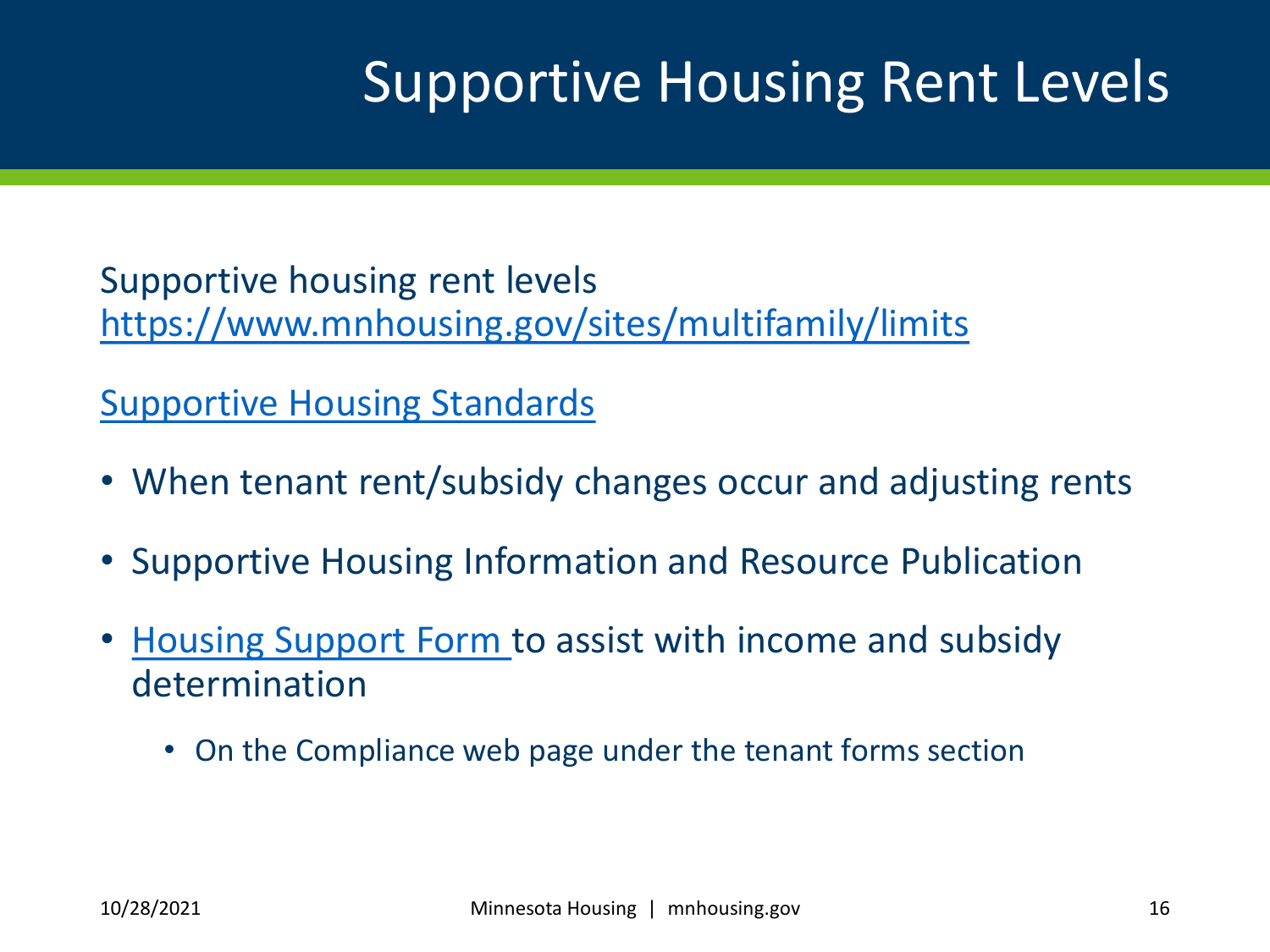# Monitoring and Compliance

- New Supportive Housing Quality Officer role
- Problem solving examples
- Resources Minnesota Housing's role
- New! Supportive Housing email address: [supportive.housing@state.mn.us](mailto:supportive.housing@state.mn.us)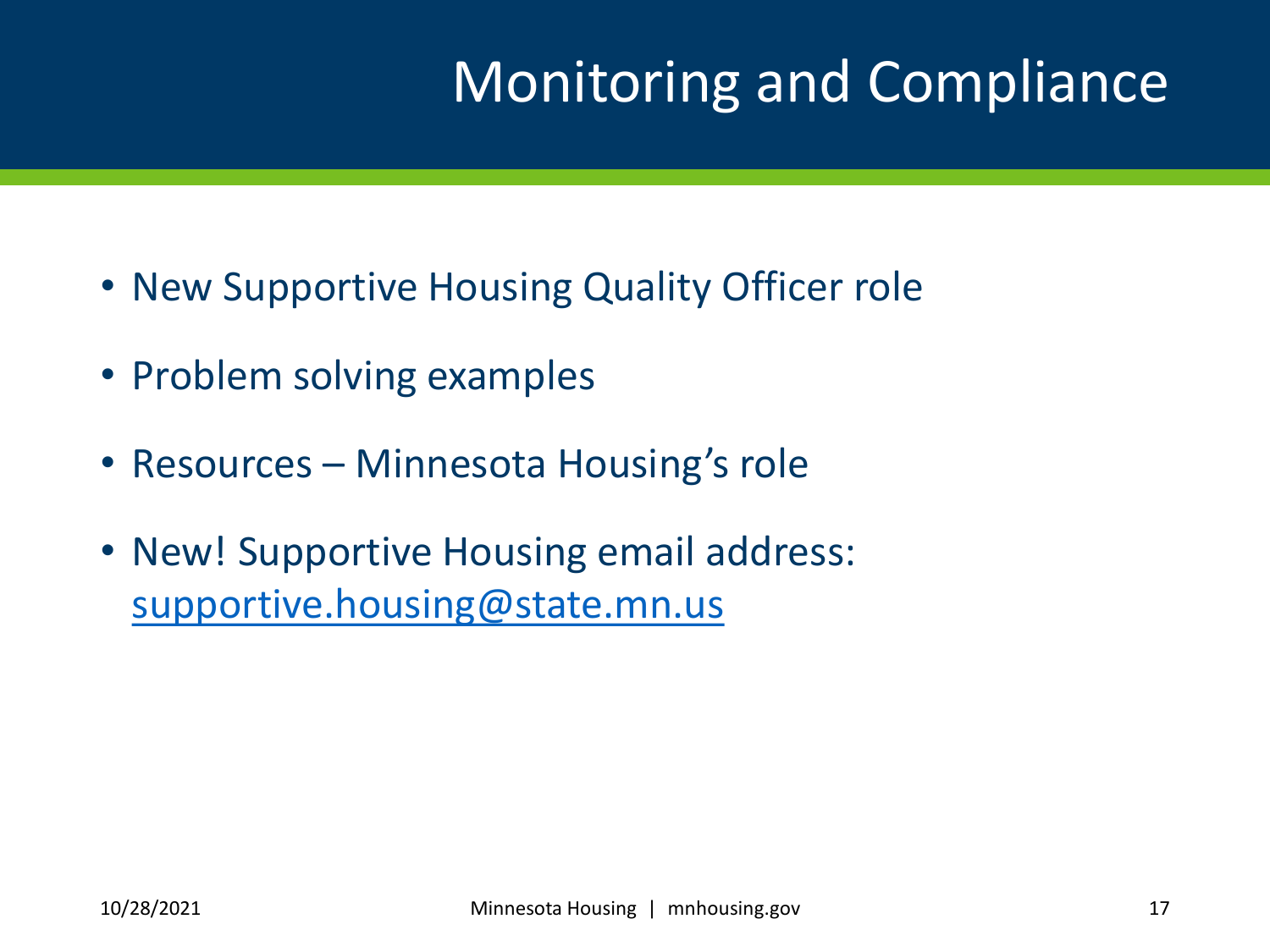# Coming Up Next!

- Next Engagement Session
	- Share results from the supportive housing survey and info from HMIS reports and dashboards
- Supportive Housing Office Hours
- Supportive Housing Email: [supportive.housing@state.mn.us](mailto:supportive.housing@state.mn.us)
- Stay for Q&A with Sarah Broich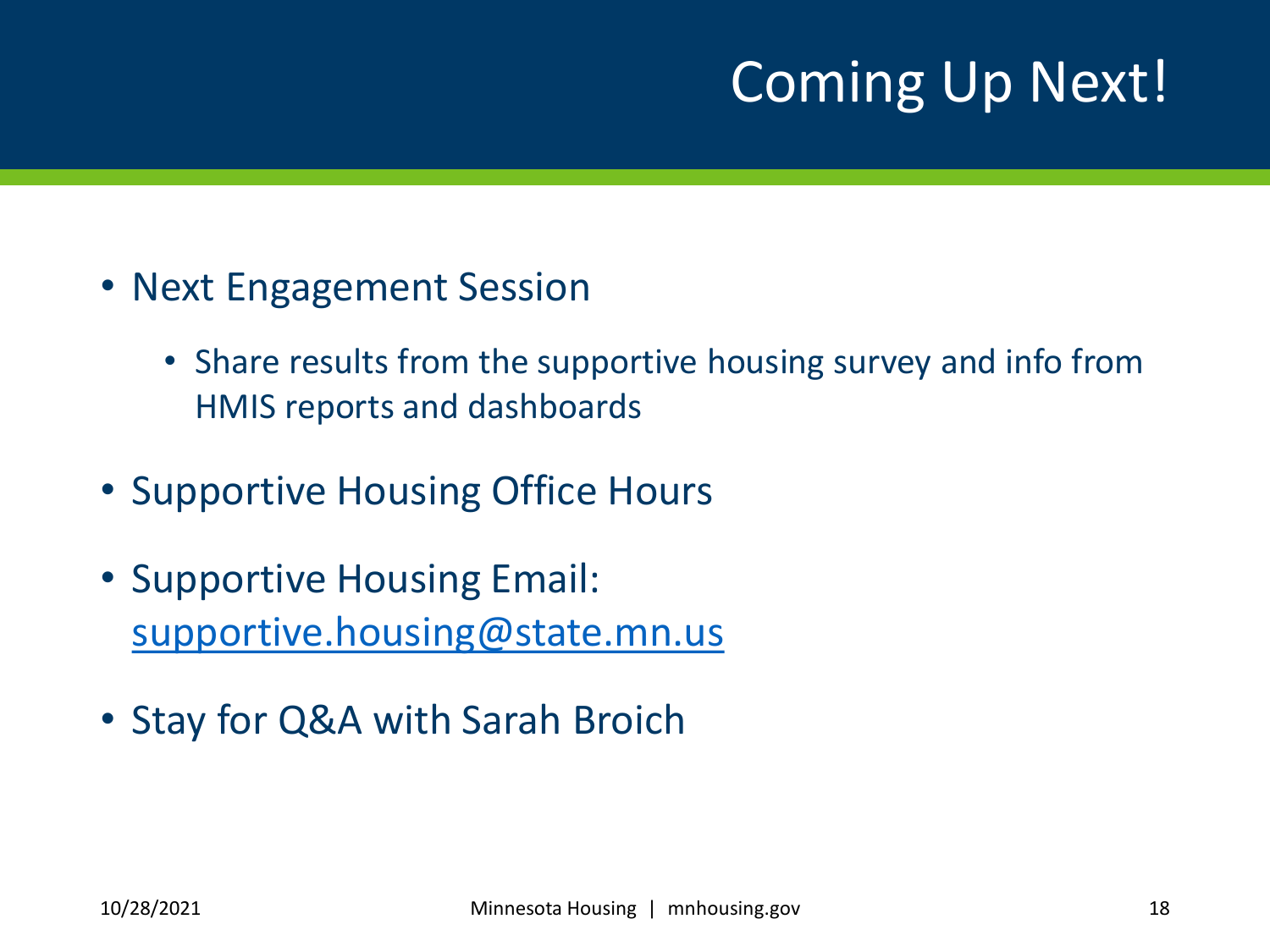

### Questions and Discussion